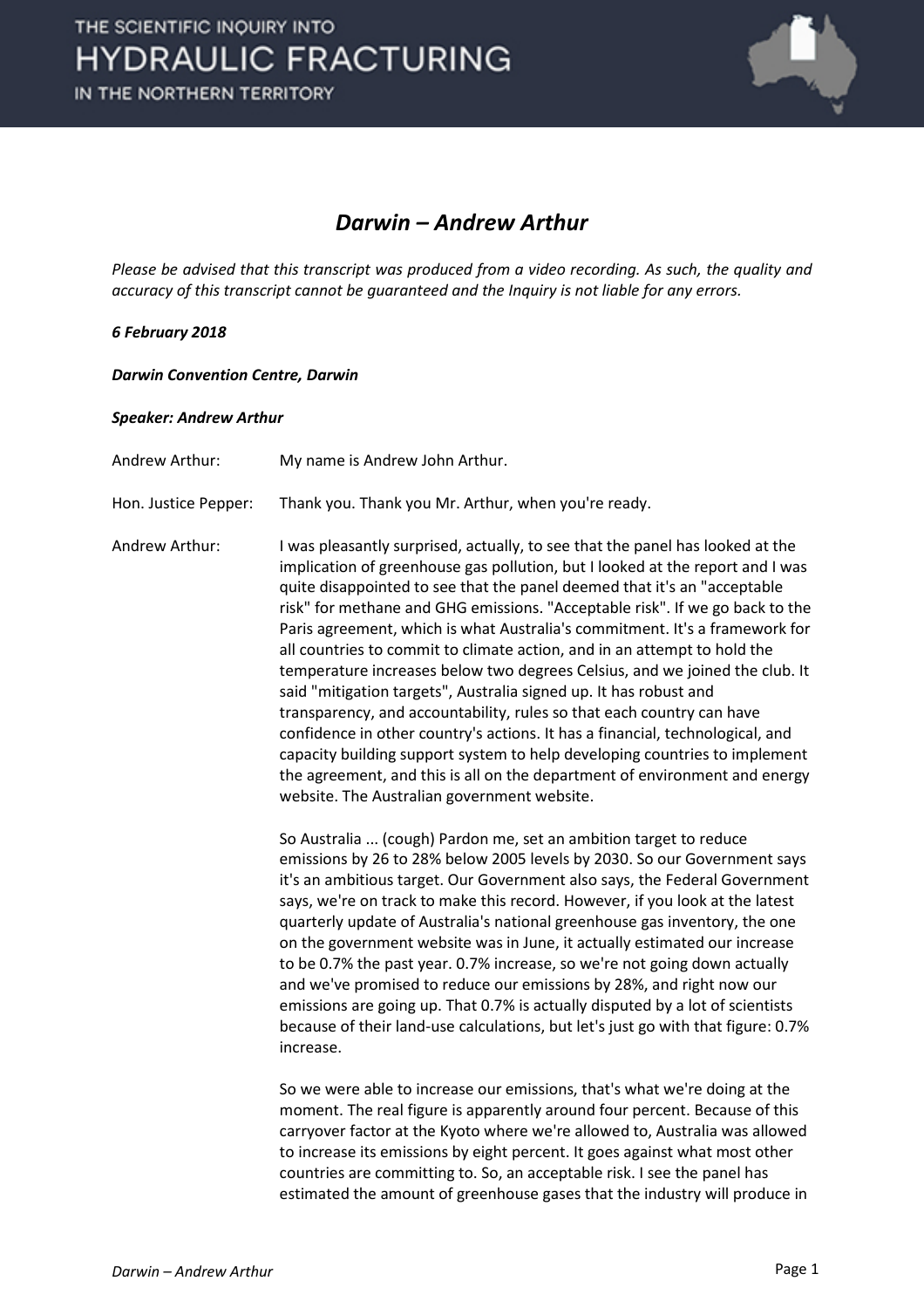

the territory. It's going to contribute about five percent to Australia's GHG emissions.

This is not an acceptable risk, this is a problem that's recognised. This is the foremost environmental problem that the world has ever faced. Any increase in emissions is unacceptable, and I would put it respectfully to this Panel that it would be irresponsible to allow any increase of emissions. This gas industry is not an interim industry, we don't need it, we have technologies being developed, renewable technologies, and I would urge this panel to look at alternatives to gas, to shallow gas, and to recommend that we do the good alternatives. The Paris agreement, the one that stands out for me, the last one: building financial, technological, and capacity building for our neighbours, as well as Australia. So investing this multibillion dollars in our fracking industry, in the NT, is not an interim measure, it's a long term plan, it's going to increase our contribution to greenhouse gases. As the panel says, Australia's contribution by five percent, when we should actually be reducing our emission by 26 to 28%. So I don't know how this can be considered an "acceptable risk", and I haven't seen any justification for it really in the paperwork, that's acceptable. That's the crux of my submission, it's short and sweet, but it's the big picture.

Hon. Justice Pepper: Nonetheless, important. Thank you. Any questions? Dr. Beck.

Dr. Vaughan Beck: Thank you very much for your heartfelt expression of concern, it's genuinely noted. In terms of the greenhouse gas emissions, it is noted that, in terms of Australia, gas production of electricity, this is going back to the Finkel report now, the gas production generating electricity is projected to decline over the next 10-15 years, and in that time it's noted that gas is going to assist in the transition to renewable energy, so that there's a timeframe. There's a reduction in coal fine generation gas and an increase in renewable. So it's seen as a transition in the context of electricity generation, that's one observation.

> Another observation is that the estimate there is given in absolute terms and Australia's obligations under the Paris protocol represent aggregation over all forms of energy generation, which, as you would be aware, includes electricity generation, transport, industry use, agricultural use. So there are policy settings that the Government are taking to ensure that the Paris accords are met. So it's difficult to look at, and this is part of the problem we have, looking at one particular industry in isolation, neglecting what's happening in the rest of Australian industry. So it's a complex area, and considering one component, which we've done, in isolation, does indicate that, clearly as you've pointed out, there is a five percent increase, but that's not necessarily going to incrementally add to Australia's total production, because there are other policies in place that are looking at reducing emissions. Including for example, possible restrictions on emission from motor vehicle and the transition to renewables, will also impact over that timeframe. So I understand your genuine concerns.

Andrew Arthur: Yes, I'm pointing out though, that there is no downward trend in Australia's statistics. You're talking about it, but they're actually increasing. Your point